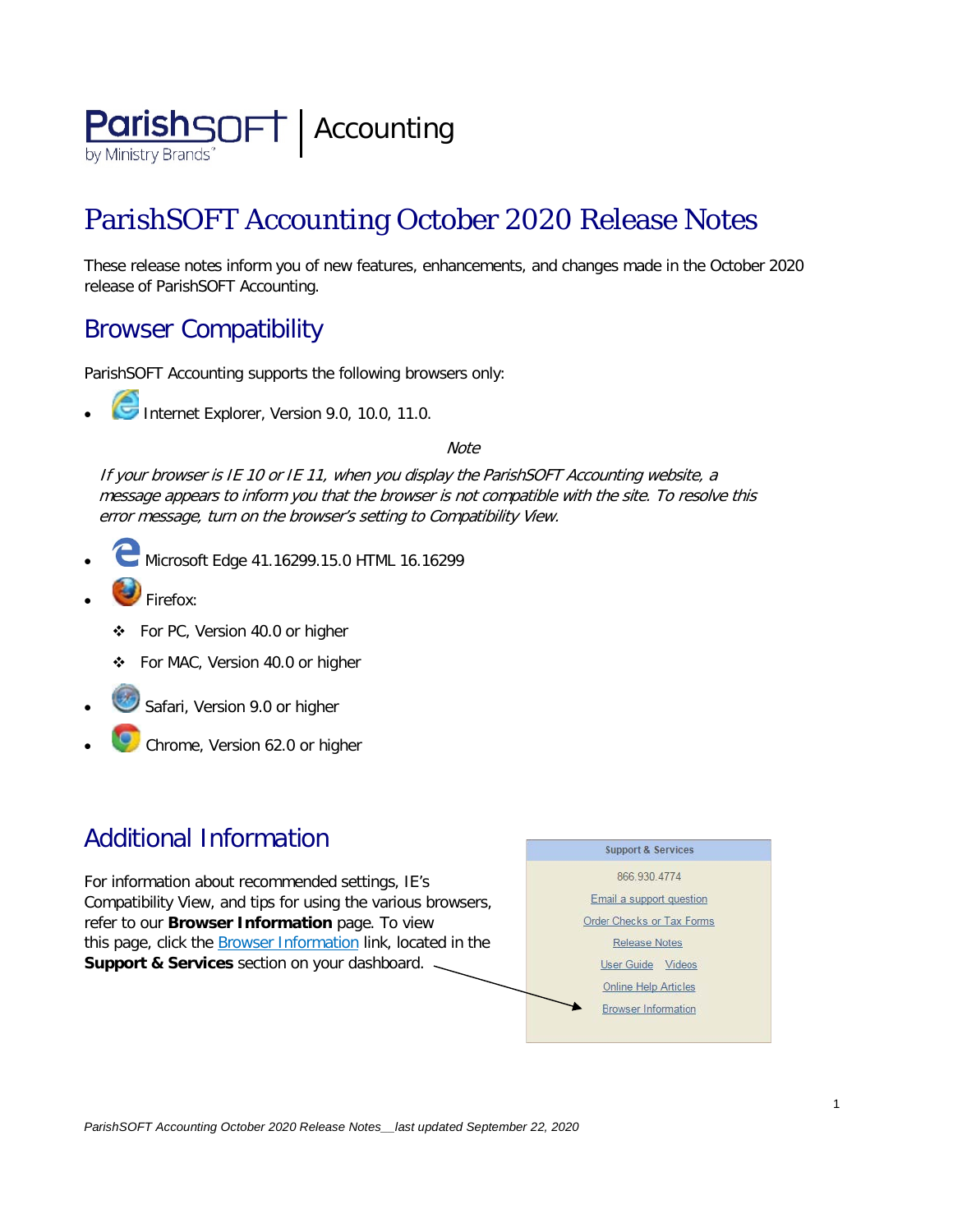### What's New

**Consolidation Manager** 



#### Added the Ability to Export a Report's Raw Data to an Excel File

Per customer request, a new feature called Export Data was added to the following reports. This feature gives users the ability to export raw report data (the underlying data used to create the report) to an Excel file.

- Statements > Consolidated Statement of Activities
- Lists > Available Account List

As shown below, the **XLS** and **XLSX** options in the Report Preview are still available for exporting report data to Excel. For many users, these options offer a convenient way to create a summarized and preformatted report in Excel that is sufficiently easy to read but not ideal for data analysis.



For some users—especially those with a need to analyze and modify the data for deeper insights and presentations—the **XLS** and **XLSX** report output is somewhat cumbersome to use and does not entirely their meet requirements. The new Export Data feature enables those users to work directly with the raw data and gives them the ability to modify it and extract the information they need for analysis, presentations, and custom reporting.

To export a report's raw data, open the report configuration page and set up the report. Then, click this button, added to the row of buttons at the bottom of the configuration page: Export Data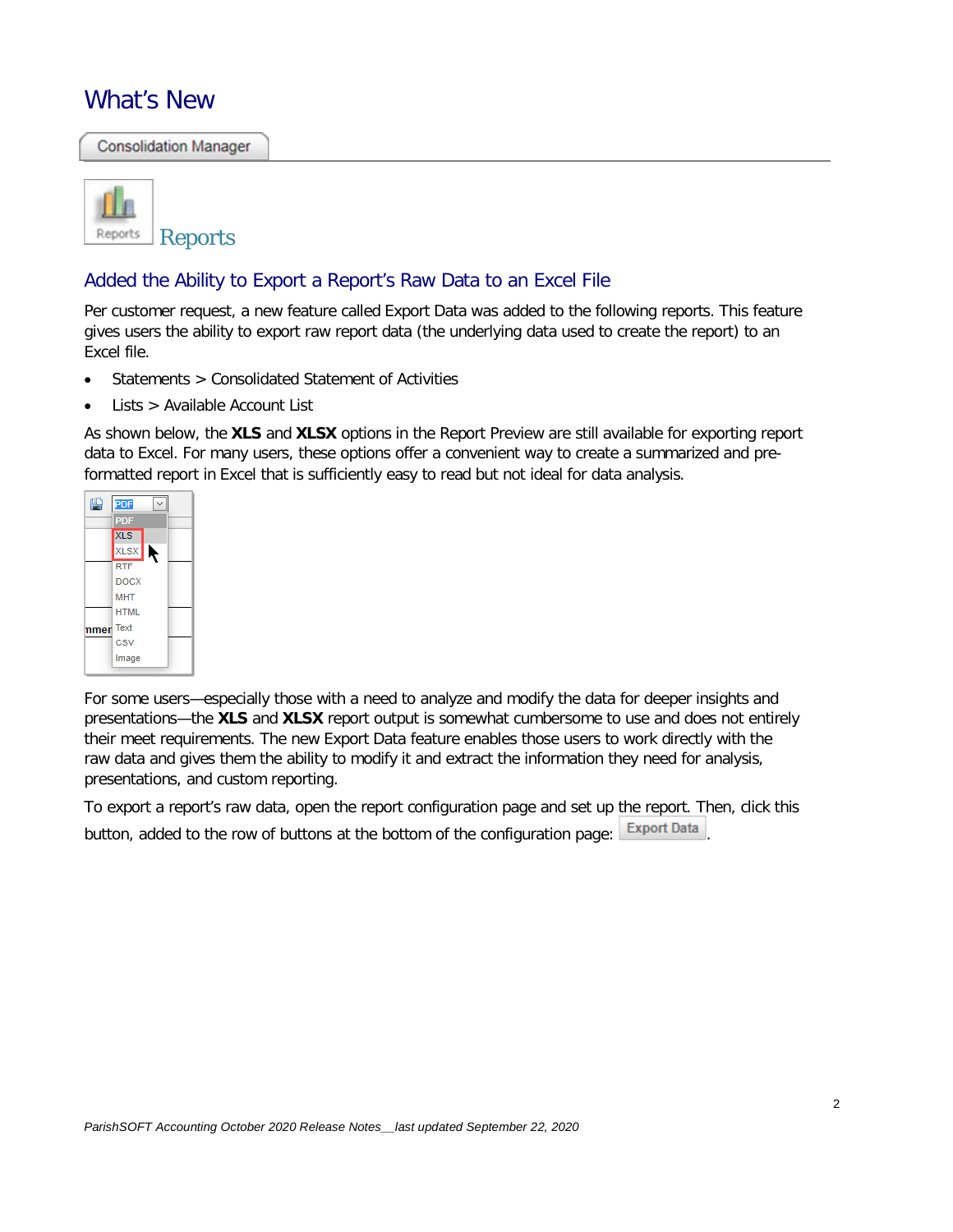

### Added the Ability to Export a Report's Raw Data to an Excel File

Per customer request, a new feature called Export Data was added to the following reports. This feature gives users the ability to export raw report data (the underlying data used to create the report) to an Excel file.

- Statements > Statement of Activities
- **Vendors** 
	- Vendor Audit
	- Basic List
- $Accounts$  > List
- **Transactions** 
	- Bill List
	- Check Register
	- Credit Card Charges
	- Deposit Register
	- Journal Entry List
	- General Ledger
	- Project Report

As shown below, the **XLS** and **XLSX** options in the Report Preview are still available for exporting report data to Excel. For many users, these options offer a convenient way to create a summarized and preformatted report in Excel that is sufficiently easy to read but not ideal for data analysis.



For some users—especially those with a need to analyze and modify the data for deeper insights and presentations—the **XLS** and **XLSX** report output is somewhat cumbersome to use and does not entirely their meet requirements. The new Export Data feature enables those users to work directly with the raw data and gives them the ability to modify it and extract the information they need for analysis, presentations, and custom reporting.

To export a report's raw data, open the report configuration page and set up the report. Then, click this button, added to the row of buttons at the bottom of the configuration page:  $\mathsf{Export\,Data}$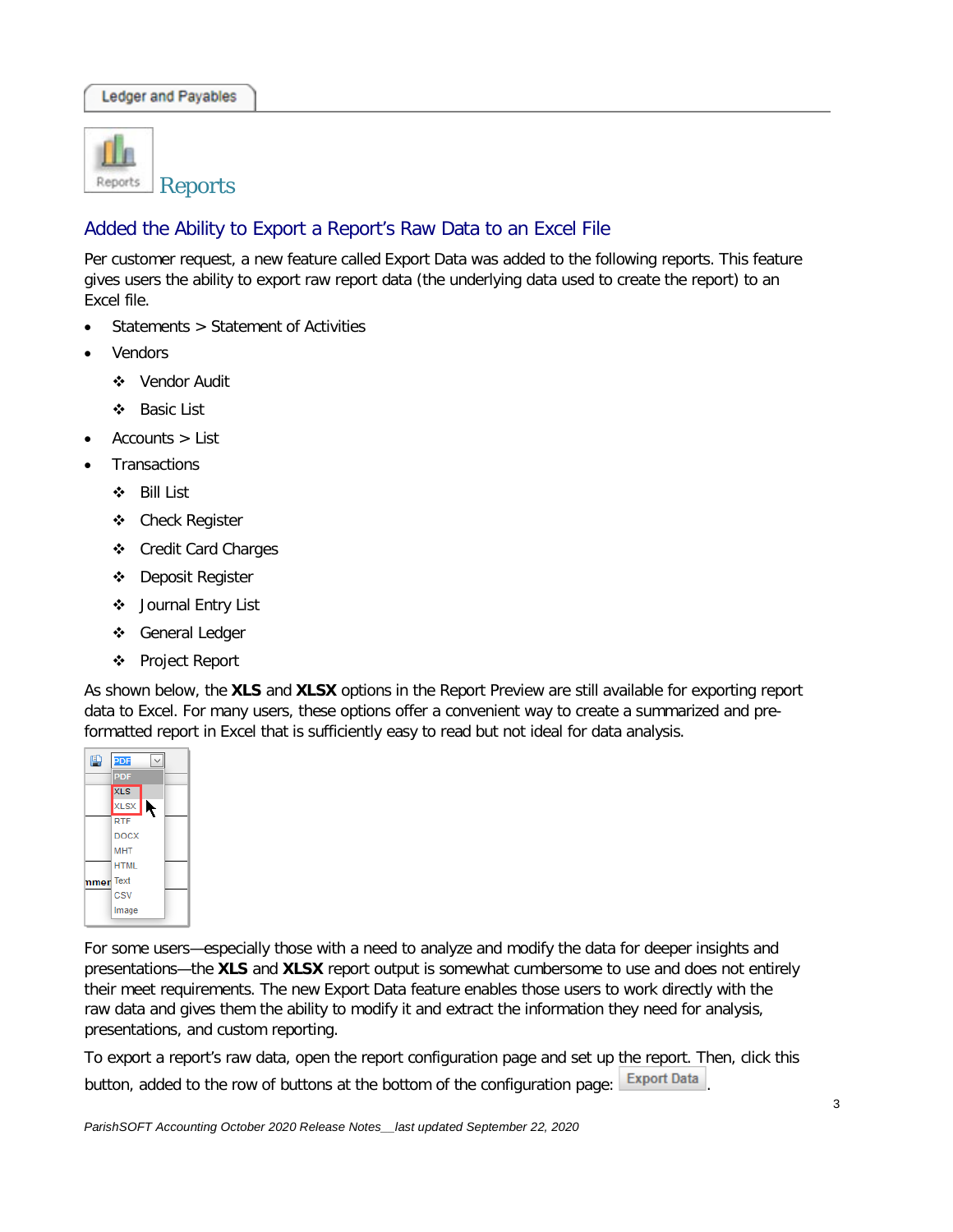| Payroll |
|---------|
|---------|

| orme | <b>Forms</b> |
|------|--------------|

#### IRS Form 941 Updated

We updated Form 941, Employer's Quarterly Federal Tax Return, to accommodate changes made by the IRS for 2020 third-quarter reporting of payroll tax relief and other credits related to COVID-19.

### Resolved Issues

**Consolidation Manager** 



#### Fixed: System Allows Duplicate Account Dimension Codes

Previously, the system incorrectly allowed users to create duplicate account dimension codes. We fixed this issue. The system allows unique dimension codes only.



#### Fixed: Date Error Experienced for Some Transactions Memorized As Quarterly

Previously, the system experienced a date error when attempting to memorize transactions with a Quarterly frequency and an invoice date of the 31<sup>st</sup> when the month in the following quarter did not have 31 days. We fixed this error. The system now verifies that the date in the following quarter is valid.

#### Fixed: Accrual Systems Allowing Entry of Bills With Dates in Closed Periods

Previously, accrual accounting systems allowed the user to submit bills with an invoice date in a closed accounting period from vendors with distributions. We fixed this issue. If the period relating to the invoice date on a bill from a vendor with distributions is closed, the system now prevents the user from submitting the bill.